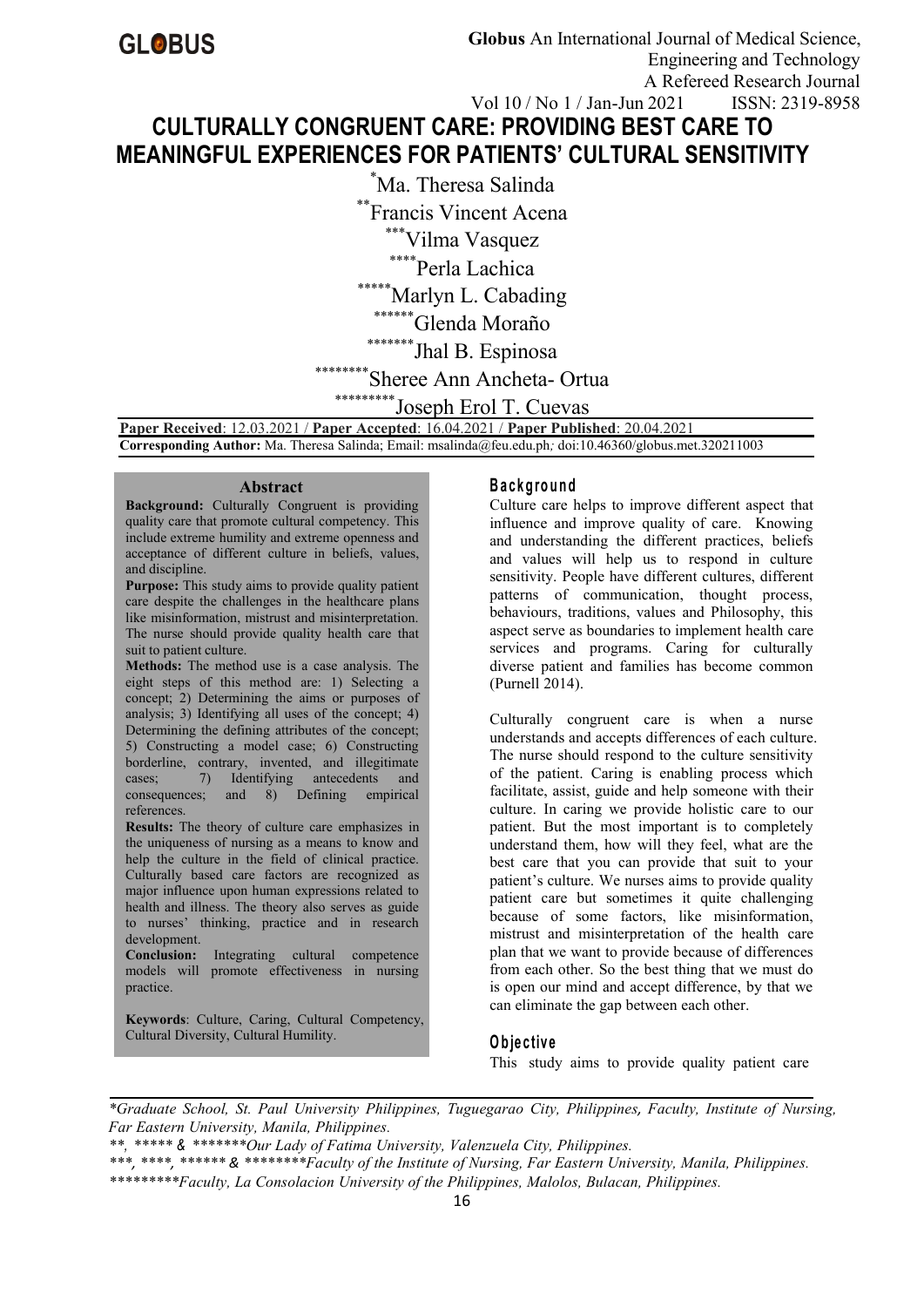despite the challenges in the healthcare plans like misinformation, mistrust and misinterpretation. The nurse should provide quality health care that suit to patient culture.

#### **M e th o d s**

This concept analysis was conducted using the Walker and Avant's (2010) eight-step method. This method was used because it is one of the easiest and understandable methods for concept analysis, particularly for beginners. The eight steps of this method are: 1) Selecting a concept; 2) Determining the aims or purposes of analysis; 3) Identifying all uses of the concept; 4) Determining the defining attributes of the concept; 5) Constructing a model case; 6) Constructing borderline, contrary, invented, and illegitimate cases; 7) Identifying antecedents and consequences; and 8) Defining empirical references (Walker and Avant, 2010).

#### **R e su lts**

#### **1 U s e s o f co n c ep t**

People have different perspectives in their health, depending on their cultural beliefs and values. Culture provides how human respond in situation, in which people learn how to behave and value the existence of life. Culturally congruent care is possible if cultural values, expressions, or patterns are recognized and appropriately utilized while providing care. To render the best care to your patient, first you must know your goal and purpose and that is by providing meaningful experience, and being highly sensitivity to cultural diversity. Second you must assess your patient needs, third we must respect our patient and always be sincere in giving care, and this will promote trust with one another. Then if there is a trust the patient will open up to you and you can establish rapport which is very useful in rendering care. We must embraces the differences and maintain open discovery. Learn to communicate, learn to listen and be a keen observer to the culture sensitivity. Our willingness<br>to learn will help us to widen our horizon, what we **1.4** Culturally to learn will help us to widen our horizon, what we can offer to our patient by taking an actions like cultural care preservation, accommodation and cultural restructuring will promote quality care.

#### **1 .1 C u ltu re ca re**

Culture and care together are predicted as powerful theoretical construct essential to human health, wellbeing and survival. The creation of sunrise model by Leininger is really helpful in clinical field, the model is use when making cultural evaluation of the patient.This represent the structure of culture care theory by describing the relationship between anthropological nursing beliefs in nursing principles, the models connects the concepts of the theory with actual clinical practices while offering

systematic approach to identify values, beliefs, behaviour and community customs**.** Culture Care Diversity. Leininger postulated that there are three decision and action modes that nurses and other professionals can use to provide culturally congruent care. These are defined as (McFarland, 2018**)**

## **1 .2 C u ltu ra l com p e ten c e**

Cultural competence begins with "cultural desire". Effective nursing care integrates the beliefs and cultural values of people, families, and communities with the views of a multidisciplinary team of health care providers. When you provide culturally congruent care, you bridge cultural gaps to provide essential and supportive care for all patients.

#### **1 .3 C u ltu re C a re co n s tru c t**

Doing is to do something for them. This is related in constructing trust to our patient. Trust begins with truth. The nurse must show sincerity in doing services that fits to the patient's culture.

Culture care preservation and/or maintenance, which refers to assistive, supportive, facilitative, or enabling professional decisions or actions that help cultures retain, preserve, or maintain beneficial care beliefs and values or to face illness, disability, dying, and or death. Culture care accommodation and/or negotiation, which refers to assistive, accommodating, facilitative, or enabling creative provider care decisions or actions that help cultures adapt [accommodate] to or negotiate with others for culturally congruent, safe, and effective care for their health, wellbeing, or to deal with illness, injury, disability, or dying. And Culture care restructuring and/or repatterning, which refers to those assistive, supportive, facilitative, or enabling professional mutual decisions and actions that would help people reorder, change, modify, or restructure their lifeway.

## **1 Congruent care from P e rsp e ctiv e o f R e lig io n**

The people of Judaism, Christianity, and Islam are known as the people of Abrahamic religions (Bakhos, 2014), and the "People of the Book" (2018). In 2015, Jewish people were 0.01 billion and 0.2% of the world's population; Christians were the largest group, accounting for  $2.3$  billion and 31% of Earth's 7.3 billion human inhabitants; and Muslims were the second largest group, representing 1.8 billion or 24.1% (Hackett & McClendon, 2017; Haq et al.,2019). It is necessary for nurses to promote awareness in cultural similarities and differences to provide knowledge in delivering culturally competent care to the patient of this different faith.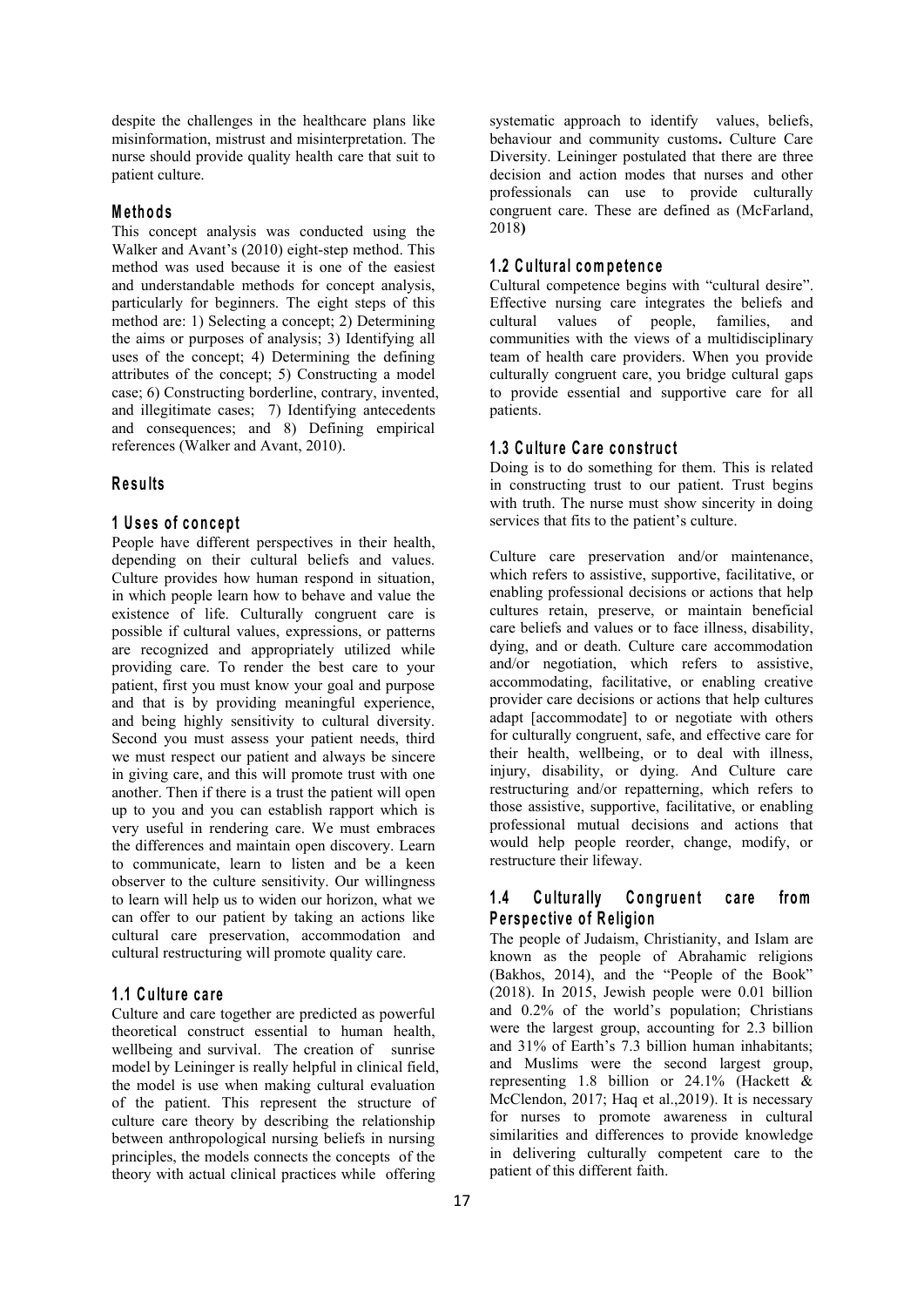Judaism holds human life as sacred, having been created by God who created the matter from which life is made (Castelnuovo, 2015; Eisenberg, 2017). Teachings include caring for one's health and safety, as God can better be served when healthy (Greenberger, 2017). There are ethical considerations for health care as it is "incumbent on society to take care of those who are too poor to afford health care" (Tapper,2010).

In Christianity the New Testament supports health, wellness, and caregiving in the following ways: (a) Jesus facilitated spiritual and physical healing, (b) the physical body is regarded as important, and (c) physical and spiritual healing are important missions of the church (Rush & Aboul-Enein, and 2016). Therefore, it is the responsibility of Christians to promote health, healing, and well being. In addition, according to Race (2017).

Muslims view health as one of God's greatest blessings bestowed on humankind (Mataoui, & Sheldon, 2016; Rassool, 2014). Muslims are accountable to God for their health (Rassool, 2014). One's body belongs to God and therefore Muslims must care for their bodies (Andrews, 2013). Caregiving in Islam may take several forms such as visiting the sick, cooking for them, providing financial assistance, praying for them, and meeting any of their needs (Wehbe-Alamah,2008, 2015, 2018).

#### **2 C ritic a l attrib u te s**

The critical attributes are the core of concept analysis is to determine the defining attributes of the concept, i.e. a group of attributes which have the strongest relationship with the concept and allows analyser to obtain a deep insight. These attributes differentiate the intended concept from similar or related concepts (Walker and Avant, 2010). The attributes of cultural congruent care are cultural awareness, cultural knowledge, and cultural sensitivity.

#### **2 .1 C u ltu ra l aw a ren e s s**

Having right attitude to respond in different situation in health care services will help deliver quality care. Clarifying individuals own values will help in responding with others especially when you are different from belief, values, and practices.

#### **2 .2 C u ltu ra l kn ow led g e**

The acquisition of knowledge with different cultures. competency as individual traits necessary for effectively performing duties (knowledge, critical thinking skills, etc.) It is necessary to be knowledgeable when providing congruent care through continuous education, attending seminar and trainings. Decision making is quite challenging

sometimes, it necessary for us to abide with principles and delivery our care base on moral and ethical principles. Nursing competency is generally viewed as a complex integration of knowledge including professional judgment, skills, values and attitude, indicating that holism is widely accepted.

## **2 .3 C u ltu re s en s itiv ity**

Complete understanding not only holistic but providing care which is culturally congruent that fits to the sensitivity of patient. Assist them in the care that is suit to their culture. Sit down and listen to them especially when it is culturally different from you. Learning from them is also important. Respecting differences and embracing tolerance acceptance moving toward cultural competency.

#### **3 M o d e l c a s e**

A model case is a "real life" example of the use of the concept that includes all the critical attributes (Walker and Avant 1995). Example of this is Mrs. Sy states that "I have so many experiences in life that challenge me, we are less fortunate that's why I need to do many jobs. I was raised by my mom alone and she worked hard to give us our needs. Sometimes being in the low society is feeling of neglect and separated from others. Even just the skin tone or darker complexion serve as hindrances because of to many work my mom have darker complexion from other . I witness injustice and separation from one another that why I need to understand my patient I need to respect its differences that can separate from one another.

The case represent on how should culturally congruent nurse must apply in a situation that can promote quality of care. It responds on our behaviour in cultural awareness when we encounter different situation. Culture competency is not about gender, race, etc. but on how the nurse care that focus on patient outcomes which is giving meaningful experiences. Cultural competence is the continuum of empathy. It also emphasizes about extreme humility and extreme openness to listen and learn from them. The nurses must possess traits such as humility and being respectful to the differences of others, embracing the tolerance and acceptance. Human being hold equal value (1) all humans are diverse from each other in the same way yet part of the global community (2) human are inherently altruistic (3) all human are equal value (4) cultural conflict is normal and expected part of life (5) all human are lifelong learner. These assumptions must serve as our guide that we must keep observing, learning, discovering, and adapting changes brought by the environment or community that we belong. Humans are very unique, have different perspective, different attitude, different logical reasoning but the thing is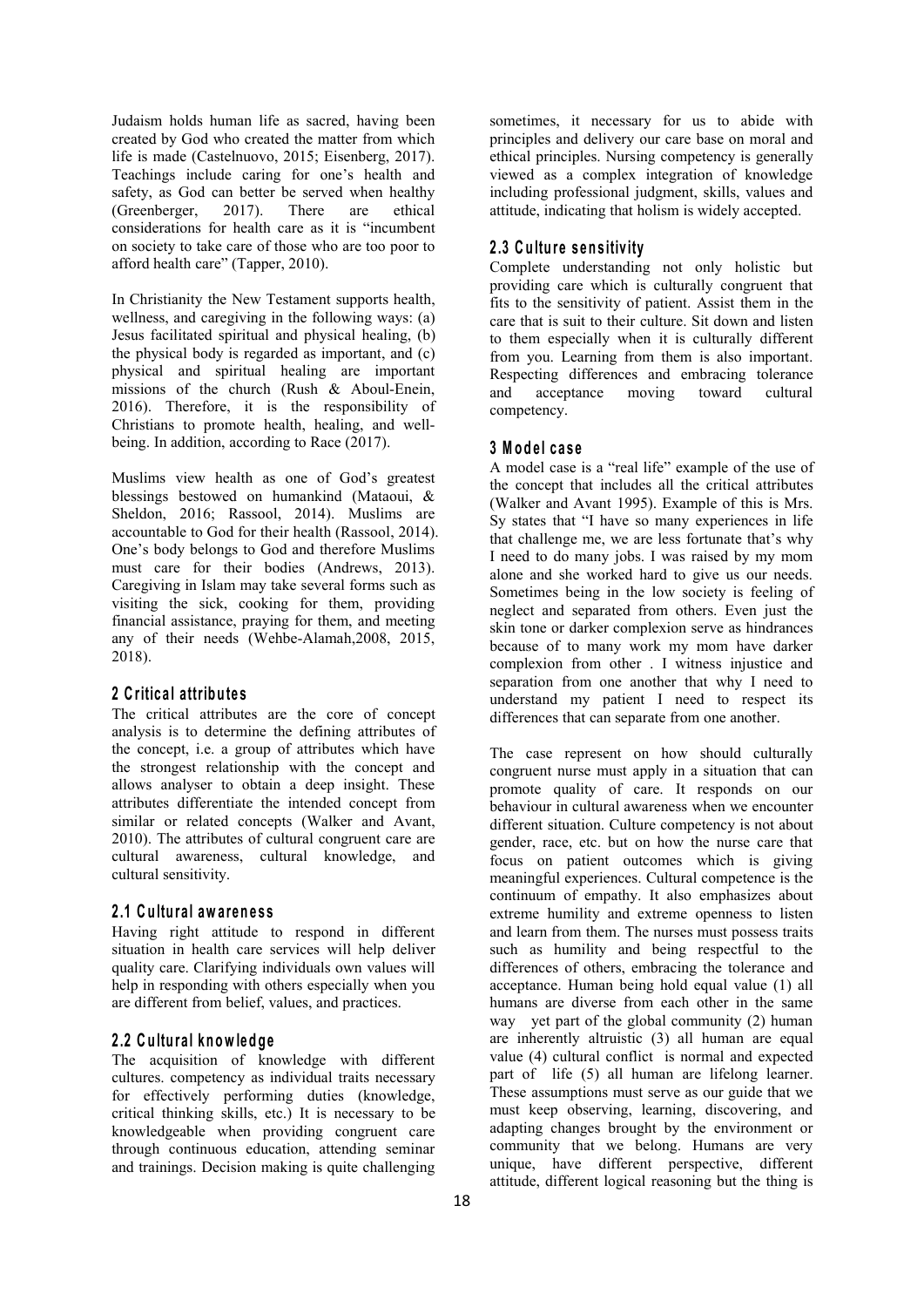we are all equal. Enacting cultural humility involves flexible mind-set, a focus on self and others. Despite those challenges, cultural humility will help us to decide, flexibility in the decision making will lead us to openness and new discoveries.

#### **4 B o rd e rlin e c a s e**

Borderline cases contain some of critical attributes of the concept being examined but not all of them (walker and Avant, 1995). The following is an example of boarder line case for culturally congruent care. A 30 year old haittan having confine in the hospital with traumatic injury. The patient shows poor response to the treatment to be administer. The patient is using life support who are in the intensive care unit. Since then the family member would want to stay in the intensive room as show of support to the patient. The family member requested to stay but the staff members complain that they have difficulty completing their tasks with other critically ill patients because of the distractions they face from the multiple family members visiting this man. In the Haitian culture, when death is imminent, the entire family will congregate, cry, pray, and use religious medallions or other spiritual artifacts. When an individual die, the entire extended family is affected. The oldest family member makes all the arrangements and notifies the family. Completing an initial culture assessment would have lessened the burden on the nursing staff and allow them to interact with other patients without neglecting the cultural need of the Haitian patient and family. Gently remind them that there may be times when they are asked to step out of the room, such as during bedside shift report or procedures. Another option would have been to communicate with the oldest family member to schedule turns for the visitors, to limit the number at his bedside.

The case represent on how a culturally congruent care will apply in this situations. Understanding about different cultures allowing nurses to view patients attribute such as incitement, experiences and notion about health care and illness. This domain is important in evaluating traits and characteristics of various group just like the Campinha-Bacote model of cultural competency which incorporate five components, of cultural awareness, cultural skills, cultural knowledge, cultural encounters and cultural desire. These components build progression in providing concise outcomes for interventions and a clear descriptions of process as well as immediate clinical benefit in optimizing patient care.

#### **5 A n te c ed en t**

Antecedents are events which happen before the intended concept (Walker and Avant, 2010). The

antecedents of the concept of cultural congruent care competence are cultural diversity, cultural encounter and interaction, cultural humility, and organizational support.

#### **5 .1 C u ltu ra l d iv e rs ity**

Culture care diversity refers to different perspective, values and beliefs. Different practices become gap to reach other, because what I believe is differs from the others. Respecting skin colour, race, ethnicity, nationality, socioeconomic status, educational level, employment, and religion result in cultural diversity.

#### **5 .2 C u ltu ra l en co u n te r an d in te ra c tio n**

Cultural encounter refers to interpersonal contacts and relationships among people from different cultures (Brach and Fraserirector, 2000). It is quite challenging in responding when we encounter different cultures, sometimes it will to misinformation and misinterpretation on values and practices. That's why it necessary for us to learn how to listen and interact with respect. Cultural encounter during stereotyping is avoided through interactions between health care professional and members of different cultures, over reliance is discourage on conventional views.

#### **5 .3 C u ltu ra l h um ility**

Cultural humility, it was based on the culmination of evidence blending and barrowing concepts, stemming from medicine, nursing, and educations. The assumptions, conceptual definitions and corresponding the rainbow model of cultural humility described, (1 ) all humans are diverse from each other in the same way yet part of the global community (2) human are inherently altruistic (3) all human are equal value (4) cultural conflict is normal and expected part of life (5) all human are lifelong learning. . Decision making and actions challenge us in rendering care, how will we respond to patient needs, how will we decide, what will be our plans and what will be our actions, this are some questions in our mind that seek answeror solutions. Despite those challenges, cultural humility will help us to decide, flexibility in the decision making will lead us to openness and new discoveries.

## **5 .4 O rg an iza tio n a l su p p o rt**

It important to strengthen the organizational support to create strategies that promote culture development. Strengthening the mission, vision and goals in providing quality care in various cultures. Learning from one other, accepting and respecting different beliefs, values, and practices. Adopting changes if is for the welfare of community is a great practice in lessening the gap of different practices.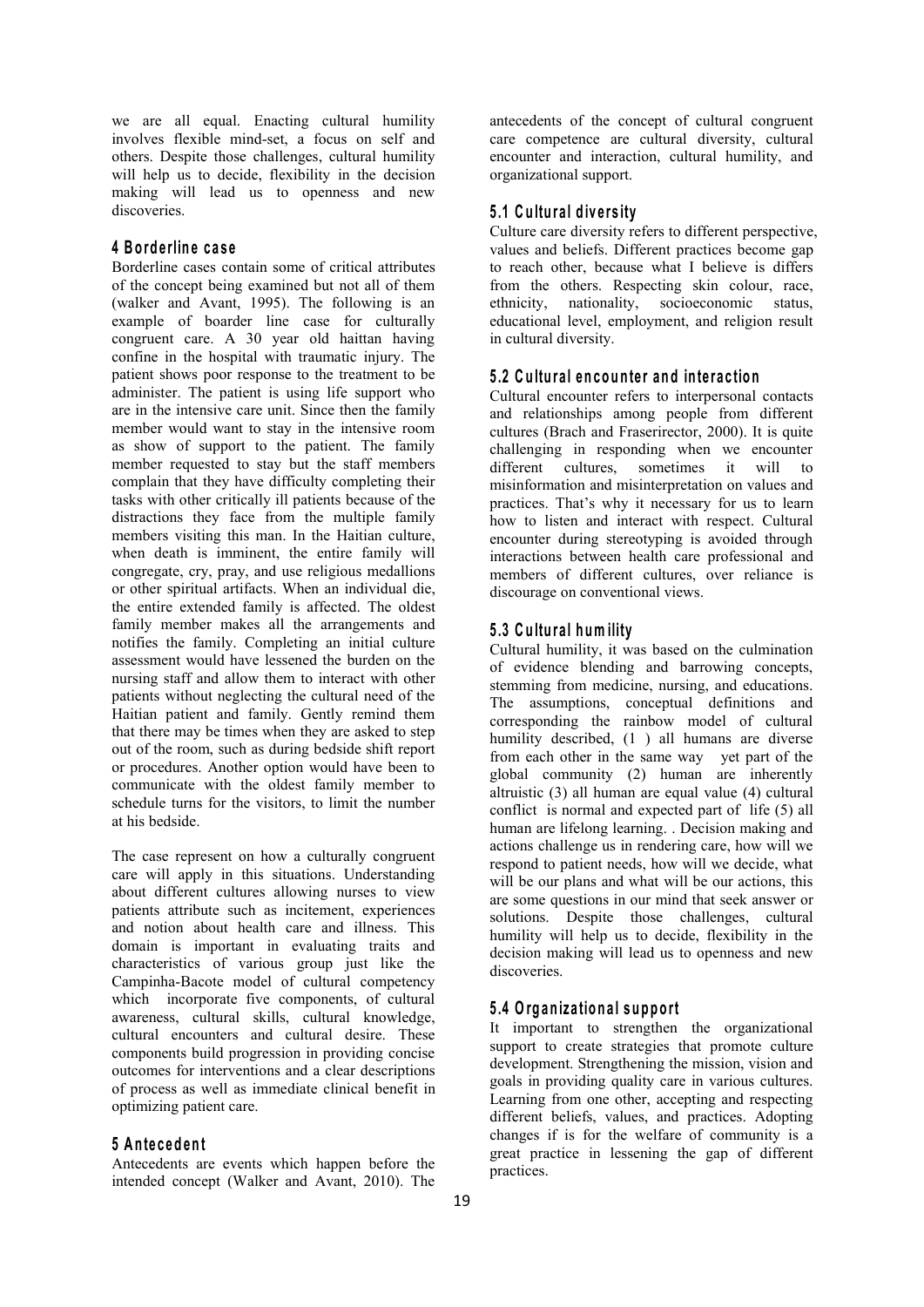#### **6 C o n s eq u en c e s**

Consequences of a concept are events that happen due to its presence (Walker and Avant, 2010). The consequences of cultural competence include consequences related to care receivers, those related to care providers, and health-related consequences

## **6 .1 R e c e iv e rs o f c a re**

Caring is enabling which facilitate to assist, guide and help someone and to help with the culture. Rendering care to various patient is quite challenging, complete understanding to their situation must give Importance. Providing cultural congruent care that fits to their culture. It is necessary to incorporate them with the health care plan, learn to listen and understand their cultures. Don't just like respect their culture, appreciate it.

#### **6 .2 P ro v id e r o f c a re**

Nurse must be culturally competent. It must possess knowledge, skills and attitude. The goal of nurses is to give meaningful quality of care during their hospitalization. To become sensitive to the needs of the patient. The nurse provider must do something to gain the trust of the patient because through trust this will help to lead in establishing rapport. The actions should involve cultural care preservation, cultural accommodation and cultural care repatterning or restructuring. The nurse has the ability to transform keeping the goal and purpose, and maintaining open discovery. through our cultural encounter and interaction, we gained experiences on how to develop and implement health care quality that fits to culture sensitivity.

#### **6 .3 H e a lth -re la ted co n s eq u en c e s**

Nurses' cultural competence reduces the effects of cultural and ethnic discrimination on care and gives a sense of worthiness to patients from different cultures. Moreover, it minimizes the likelihood of malpractice, enhances patient trust in health care providers, promotes their treatment adherence, improves care effectiveness, promotes public health, reduces health care costs, and lowers morbidity and mortality rates (Alizadeh and Chavan,2016; Cai, 2016).

#### **7 Em p iric a l re fe ren c e s**

The last step to concept analysis is to determine empirical references for the main attributes of the concept. Empirical references can further clarify the concept and facilitate its measurement (Walker and Avant, 2010). Based on the attributes of culturally congruent care, different tools have been developed for its measurement. Some of these tools include Campinha-Bacote's Inventory for Assessing the Process of Cultural Competence

Among Healthcare Professional-Revised (Campinha-Bacote, 2002) and Perng and Watson's Nurse Cultural Competence Scale (Perng andWatson, 2012). Comprehensive tools to measure cultural competency, thus limiting the ability to evaluate this aspect of nursing practice; more research is needed to develop these tools (Purnell, 2016).

The rainbow model of cultural humility provides visual support to enhance understanding, it offers approach as guide in the key concepts, contexts, inter relationship, influences and outcomes. Decision making and actions challenge us in rendering care, how will we respond to patient needs, how will we decide, what will be our plans and what will be our actions, this are some questions in our mind that seek answer or solutions. Despite those challenges, cultural humility will help us to decide, flexibility in the decision making will lead us to openness and new discoveries.

The model for cultural competency by Purnell, the model explain a foundation for understanding about different cultures allowing nurses to view patients attribute such as incitement, experiences and notion about health care and illness. The model represents aspects of global society as well as community, family and person. This domain is important in evaluating traits and characteristics of various ethnic group. On the other hand, Campinha-Bacote model of cultural competency incorporate five components, cultural awareness, cultural skills, cultural knowledge, cultural encounters and cultural desire. These components build progression in providing concise outcomes for interventions and a clear descriptions of process as well as immediate clinical benefit in optimizing patient care. In the field of nursing, there is consequences brought by certain factors, the cultural competence can be defined as process in which nurse attempts to achieve greater efficiency and the ability to work in culturally diverse environment.

## **D is cu s sio n**

Culturally congruent care is possible if cultural values, expressions, or patterns are recognized and appropriately utilized while providing care. Culture and care together are predicted as powerful theoretical construct essential to human health, wellbeing and survival. When you provide culturally congruent care, you bridge cultural gaps to provide essential and supportive care for all patients. Culture care preservation and/or maintenance, which refers to assistive, supportive, facilitative, or enabling professional decisions or actions that help cultures retain, preserve, or maintain beneficial care beliefs and values or to face illness, disability, dying, and or death. It is